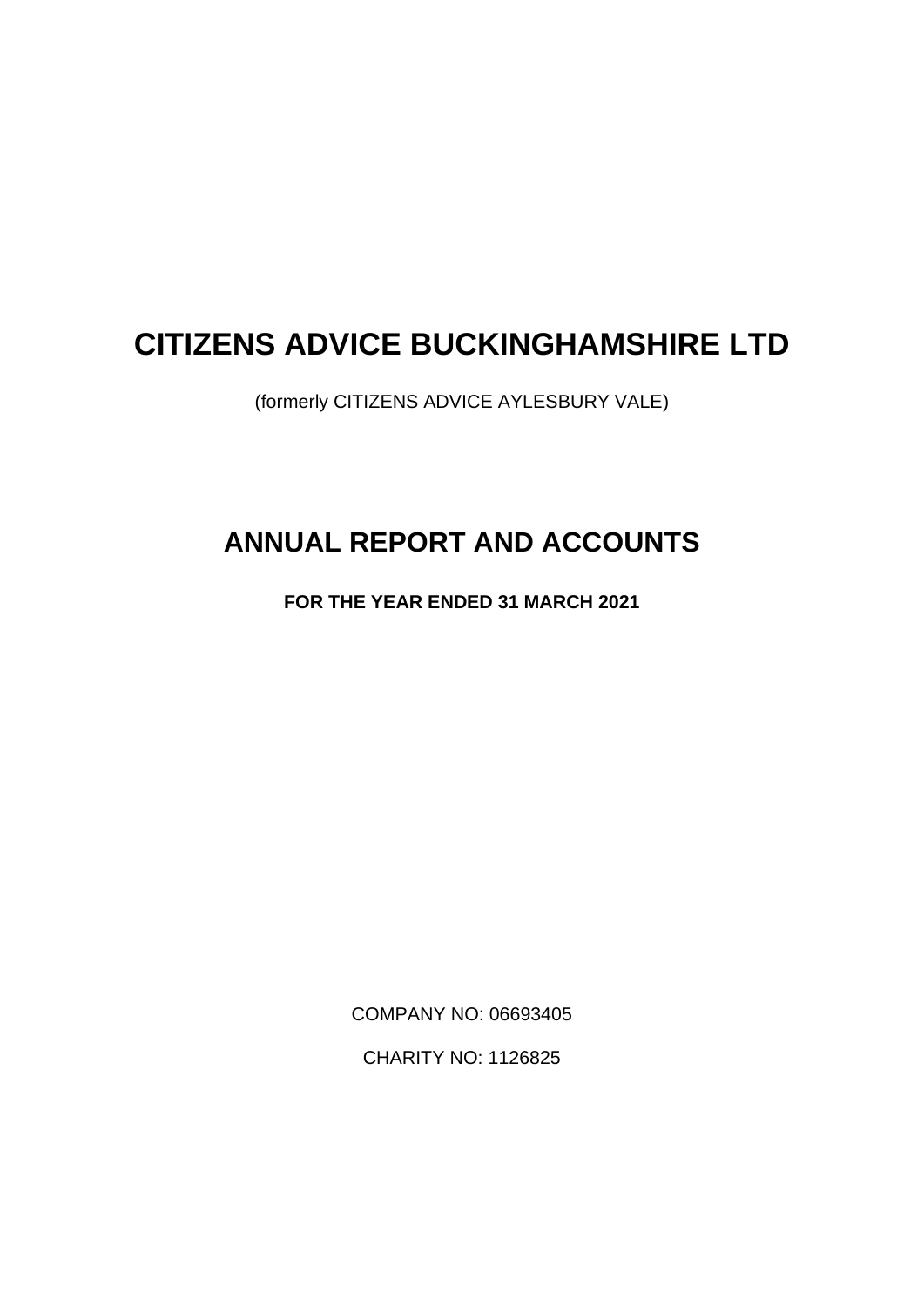# **CITIZENS ADVICE BUCKINGHAMSHIRE LTD**

Contents of Annual Report and Accounts

# For the Year Ended 31 March 2021

|                                          | Page |
|------------------------------------------|------|
| Legal and Administrative Information     | 2    |
| Report of the Directors/Trustees         | 3    |
| <b>Statement of Financial Activities</b> | 6    |
| <b>Balance Sheet</b>                     | 7    |
| Notes to the Financial Statements        | 8    |
| Independent Examiner's Report            | 16   |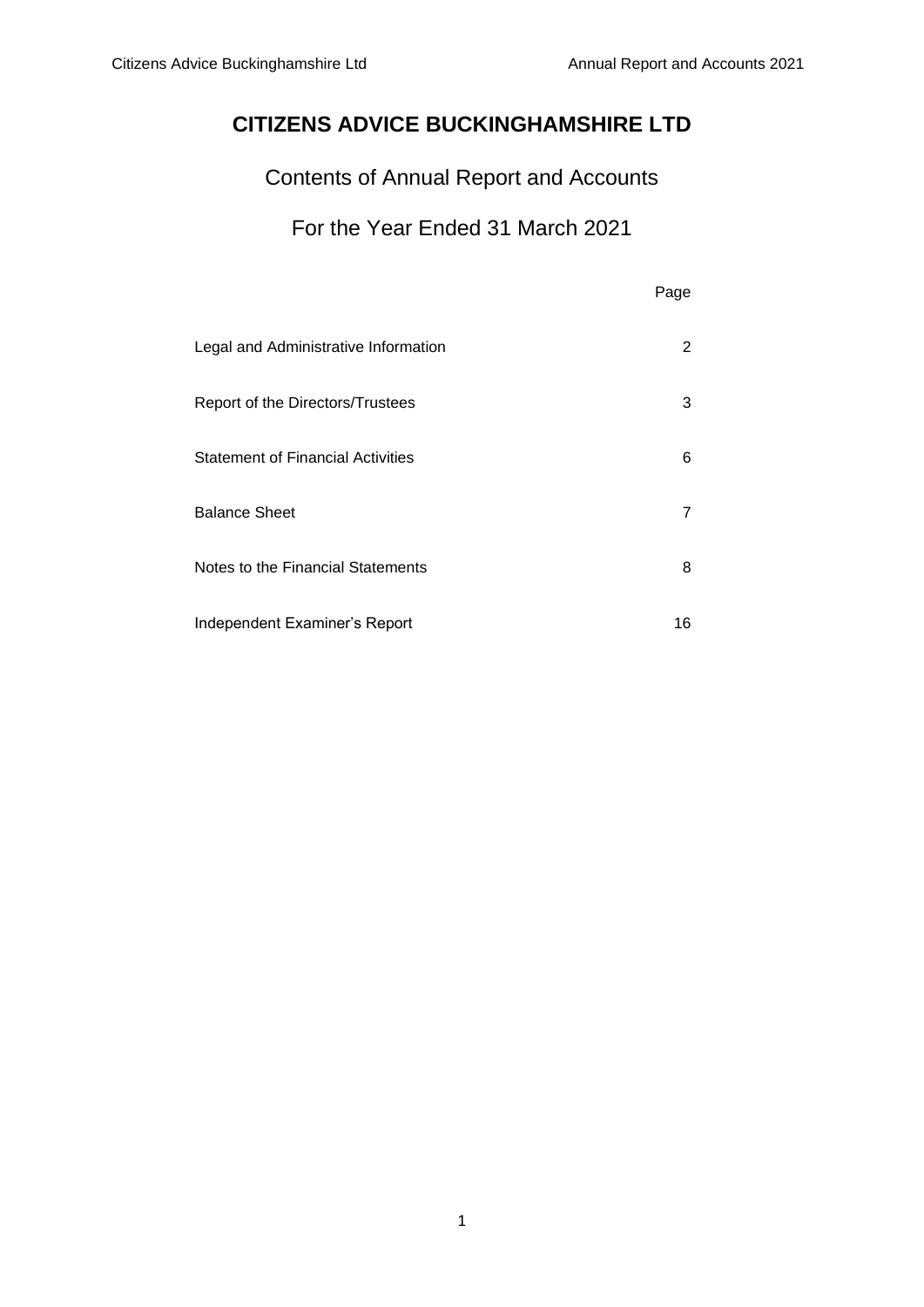# **CITIZENS ADVICE BUCKINGHAMSHIRE LTD**

Legal and Administrative Information

# Year Ended 31 March 2021

| <b>DIRECTORS/TRUSTEES:</b>                 | Mrs J Mordue - Chair<br>Mr J Whiteley - Treasurer<br>Mr T Bull<br>Mr R Carpenter<br>Mrs D S Davis<br>Mr J Ingram<br>Ms N Khatun<br>Ms K Satterford<br>Mr F Siddiqi<br>Ms S Webster<br>Ms L P Wilkin |
|--------------------------------------------|-----------------------------------------------------------------------------------------------------------------------------------------------------------------------------------------------------|
| <b>COMPANY SECRETARY:</b>                  | Mr R Carpenter                                                                                                                                                                                      |
| <b>CHIEF OFFICER:</b>                      | Ms T Jervis                                                                                                                                                                                         |
| <b>REGISTERED OFFICE:</b>                  | 2 Pebble Lane<br>Aylesbury<br>Buckinghamshire<br><b>HP20 2JH</b>                                                                                                                                    |
| <b>COMPANY NUMBER:</b>                     | 06693405 (England and Wales)                                                                                                                                                                        |
| <b>CHARITY NUMBER:</b>                     | 1126825                                                                                                                                                                                             |
| <b>INDEPENDENT EXAMINER: M L Clark FCA</b> | <b>ECL Howard Watson Smith LLP</b><br><b>Chartered Accountants</b><br><b>ECL House</b><br><b>Lake Street</b><br>Leighton Buzzard<br><b>Bedfordshire</b><br>LU7 1RT                                  |
| <b>BANK:</b>                               | <b>CAF Bank Limited</b><br>West Malling, Kent                                                                                                                                                       |
| <b>WEBSITE:</b>                            | https://citizensadvicebucks.org.uk/                                                                                                                                                                 |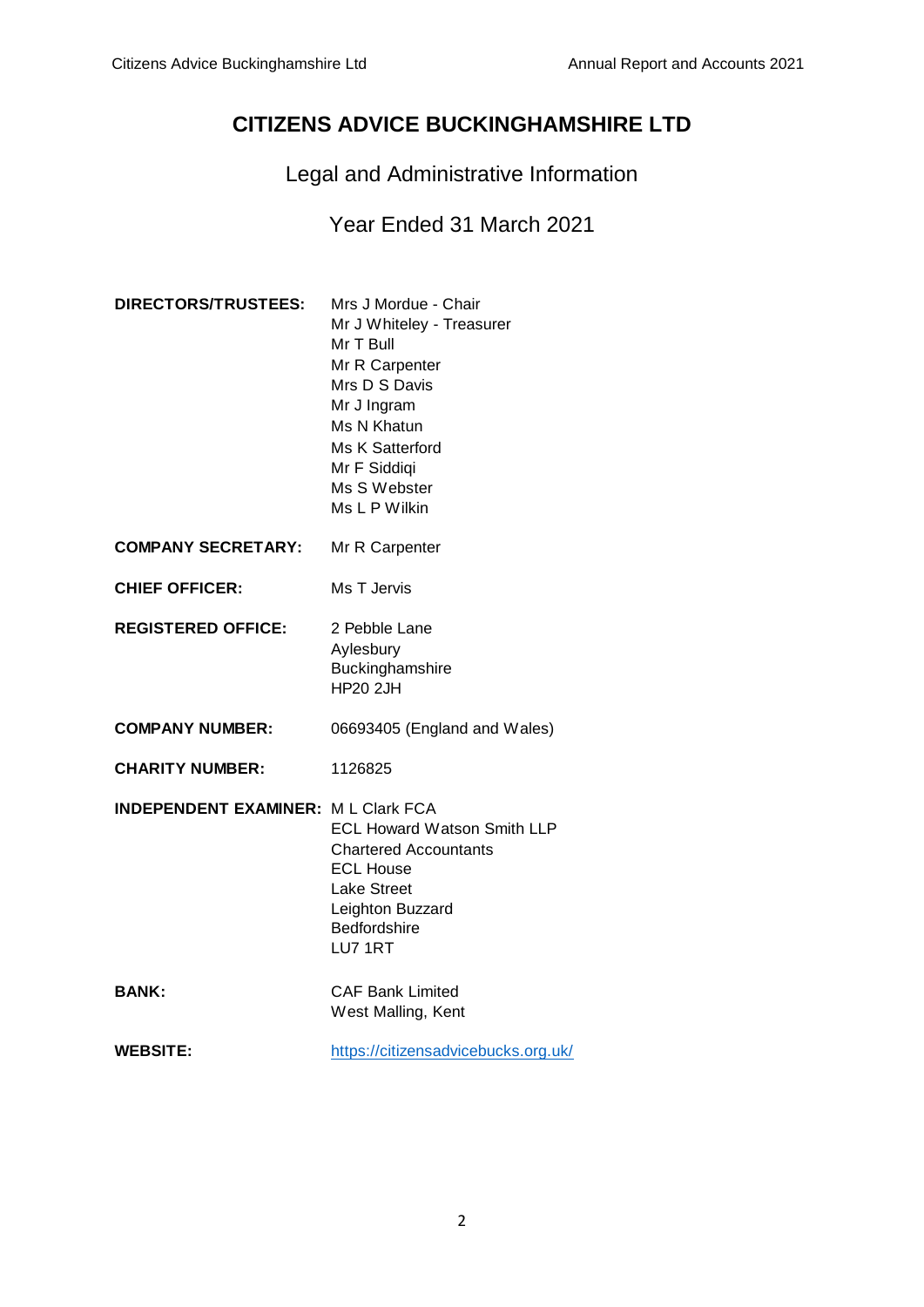# **REPORT OF THE DIRECTORS/TRUSTEES for the year ended 31 March 2021**

The Trustees present their report and accounts for the year ended 31 March 2021 which also meet the requirements for a directors' report and accounts for Companies Act purposes.

The financial statements comply with the Charities Act 2011, the Companies Act 2006, the Memorandum of Association, and Accounting and Reporting by Charities: Statement of Recommended Practice applicable to charities preparing their accounts in accordance with the Financial Reporting Standard applicable in the UK and Republic of Ireland (FRS 102) (issued in October 2019).

### STRUCTURE, GOVERNANCE AND MANAGEMENT

Aylesbury and District Citizens Advice Bureau was incorporated on 10 September 2008 as a private company limited by guarantee, and commenced operations on 1 April 2009, when it took over the operations of the previous unincorporated charity. On 8 March 2017 by extraordinary resolution the name was changed to Citizens Advice Aylesbury Vale following the merger with Buckingham, Winslow and District Citizens Advice Bureau on 1 April 2017. On 1 April 2021 the charity merged with Chiltern Citizens Advice Bureau Ltd and High Wycombe and District Citizens Advice Bureau. It was renamed Citizens Advice Buckinghamshire Ltd to reflect its wider geographical coverage.

Its company number is 06693405 and its registered charity number is 1126825.

The charitable company was established under a Memorandum of Association which set out the objects and powers, and is governed under its Articles of Association. The Articles were updated on 20 April 2021 to reflect the merger. It is a member of the national association of Citizens Advice Bureaux and is subject to regular quality audits as part of its membership requirements.

The membership of the Board changed significantly in October 2020 because of the merger although several trustees were recruited from the merging organisations. The Trustees who were members of the Board during the period covered by these accounts were recruited by advertising vacancies through a specialist website and through personal contact, and all were interviewed by existing members of the trustee board. New trustees were informed about their role and were given detailed information about the organisation and induction training.

### PRINCIPAL ACTIVITY

The principal activity of the company in the period under review, which was before the merger, was the operation of a Citizens Advice Bureau with offices in Aylesbury and Buckingham. Citizens advice bureaux give free, independent and confidential advice to members of the public and are in a unique position to be able to campaign for change when social injustices arise.

The Trustees have had regard to the guidance published by the Charity Commissioners on public benefit and believe that the activities of the charity as outlined in the report are for the public benefit.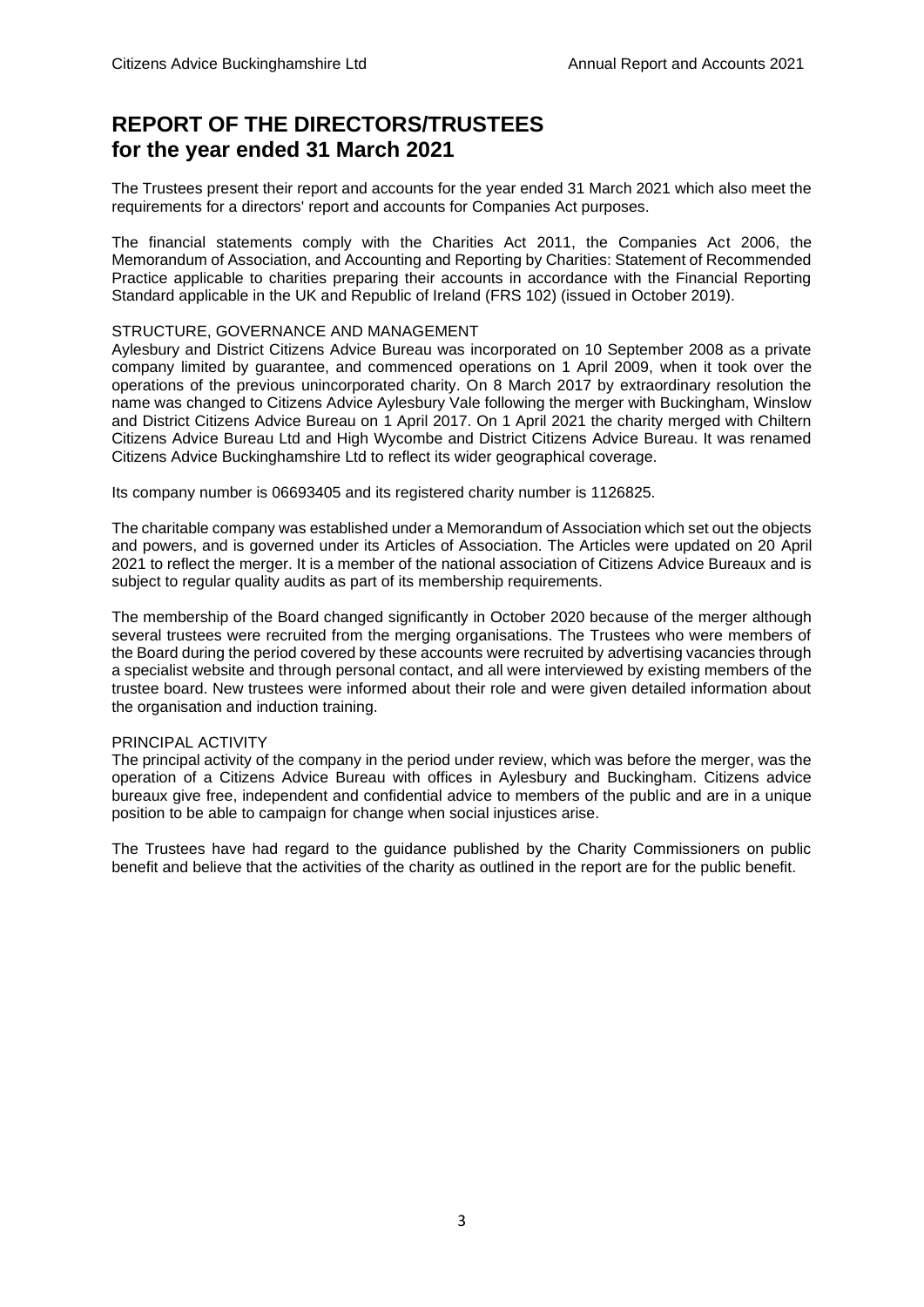#### DIRECTORS AND TRUSTEES

The following served as directors and trustees of the company during the year and up to the date of this report:

Mr G Hawking - Chair (Resigned 21 October 2020) Mr J Beckerleg - Treasurer (Resigned 21 October 2020) Mr N A E Coulson (Resigned 21 October 2020) Mrs P Chadwick (Resigned 21 October 2020) Ms P Gupta (Resigned 21 October 2020) Mr L C Renshell (Resigned 21 October 2020) Ms L A Walton (Resigned 21 October 2020) Mrs D S Davis Mrs J Mordue - Chair (Appointed 21 October 2020) Mr J Whiteley - Treasurer (Appointed 21 October 2020) Mr T Bull (Appointed 21 October 2020) Ms N Khatun (Appointed 21 October 2020) Ms L P Wilkin (Appointed 21 October 2020) Ms C Grant (Appointed 21 October 2020; resigned 23 August 2021) Ms S Webster (Appointed 14 April 2021) Mr F Siddiqi (Appointed 14 April 2021) Mr J Ingram (Appointed 12 May 2021) Ms K Satterford (Appointed 12 May 2021) Mr R Carpenter (Appointed 11 August 2021)

#### OBJECTIVES AND ACTIVITIES

The charity's objectives during the year were to promote any charitable purpose for the benefit of the community in Aylesbury Vale (the area of benefit) by the advancement of education and preservation of health and the relief of poverty, sickness and distress. Specifically in this charity's case these objects were promoted by the provision of advice and information and (where feasible) action to address social iniustices.

#### SIGNIFICANT ACTIVITIES, ACHIEVEMENTS AND PERFORMANCE

The activities of the Charity, as in previous years, were based on the provision of generalist advice and information, including limited casework and specialist services.

The activities in 2020/21 were significantly affected by the Covid-19 pandemic. This resulted in the offices being closed and the temporary suspension of face-to-face meetings with clients. Staff and volunteers were progressively equipped and supported to work from home including providing telephone advice.

There was significant activity to facilitate the merger of the three bureaux including the establishment of a shadow board and specific working groups. The merger was formally agreed on 21 October 2020 and took effect on 1 April 2021.

A key element of sustaining the service was a service level agreement with Buckinghamshire Council (formerly with Aylesbury Vale District Council). This agreement was extended to cover up to 31 March 2022. For some time, the Board had recognised the importance of reducing the charity's reliance on grant funding and increasing its long-term sustainability. In partnership with two other advice bureaux in Buckinghamshire, the charity was successful in obtaining funding from the Lottery Fund for a threeyear advice project. It also received money to help people claim benefits and over the past 12 months was helped by specific grants from supporting organisations during the pandemic including the National Lottery, the Rothschild Foundation and the Clare Foundation.

Funders for the organisation included Buckingham Area Community Advice Bureau, which is a friends group that donated £18,750 towards a home visiting service in the north of the district for 2020/21. The Board was also extremely grateful for grants and donations from Buckingham Town Council, Winslow Parish Council, Buckingham University and local charities. More detail is given in the financial statements.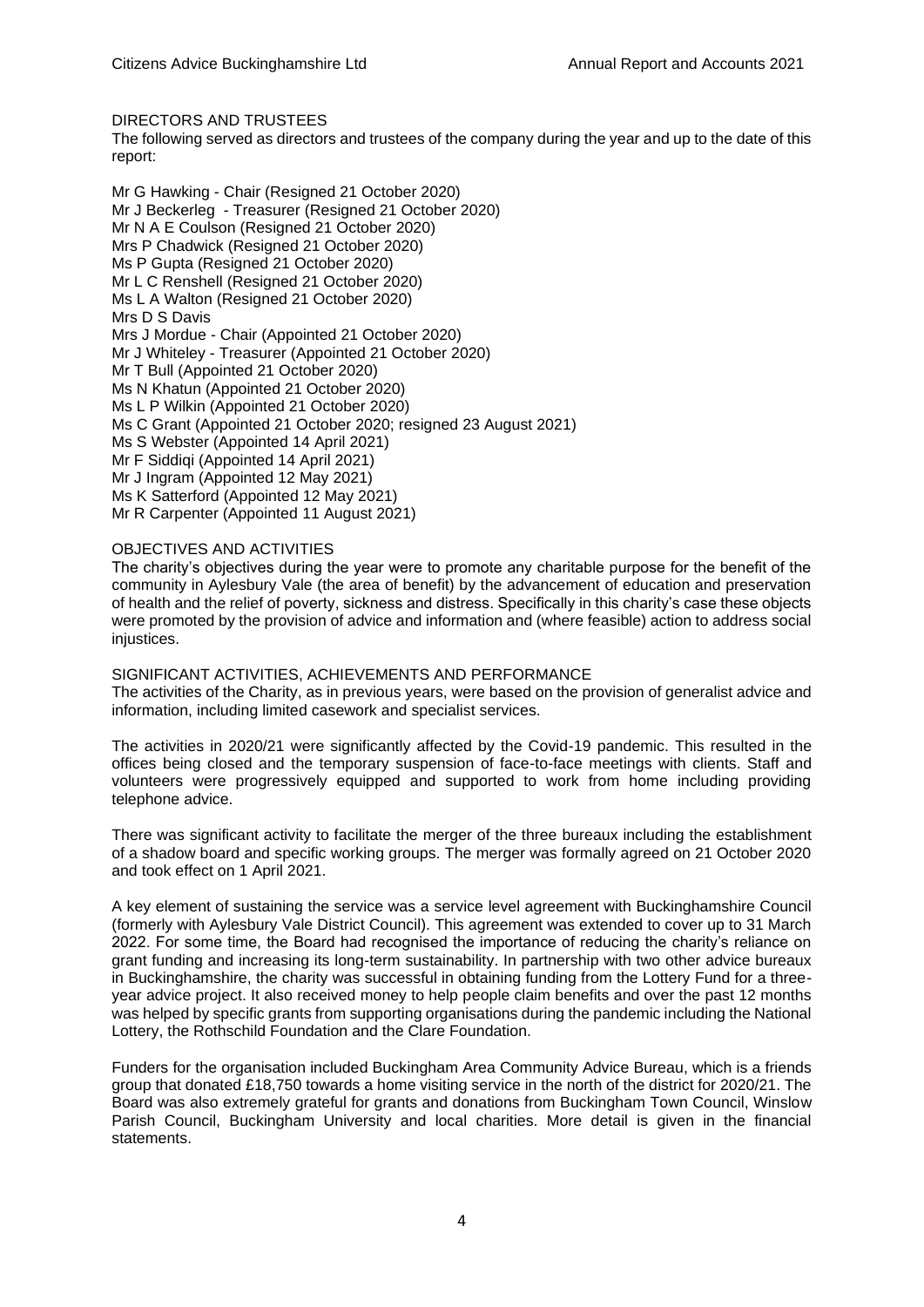In 2021/22 there is further work to be completed relating to the merger including staffing appointment and integrating the IT systems. We will also look to put in place arrangements to support clients in a variety of ways as the pandemic restrictions ease. We will be looking to continue to develop our approach to fundraising including working with Buckinghamshire Council to obtain further financial support beyond our current funding agreement which ends in March 2022.

In the year to 31 March 2021, the Bureau employed 10.6 (2020: 12.8) full and part-time staff and engaged 45 volunteers (2020: 52). Over 3,910 (2020: 3,824) individual clients have been advised, or given information on, in excess of 5,855 (2020: 15,148) individual issues.

#### FINANCIAL REVIEW

In the year ended 31 March 2021 there was a surplus of income over expenditure of £71,125 (2020: £21,892). This was mainly the result of salary vacancies which it was difficult to fill, and increased grant income during the pandemic.

Historically, the Trustees have had a strategy to maintain unrestricted reserves (being unrestricted funds not committed or invested in tangible fixed assets) of between 3 and 6 months of forecast expenditure. Following the merger on 1 April 2021, the Trustees agreed to maintain unrestricted reserves which reflected the cash needs of the 3-year business plan. In setting the level of reserves Trustees have regard to known future expenditure such as equipment replacement, merger costs and the funding of pilot projects. Unrestricted reserves are likely to be between 6 and 10 months of forecast expenditure. Following the merger, unrestricted reserves at 1 April 2021 of £722,248 were within this range, which the Trustees consider prudent given the uncertainties around future funding. The reserves are needed to meet the working capital requirements of the charity and the Trustees are confident that at this level they would be able to continue the current activities of the charity in the event of a significant drop in funding.

The balance of all funds at 31 March 2021 was £318,443 (2020: £247,318), and immediately following the merger was £861,738.

Whilst the company has adequate reserves in the short term there is a need to plan and secure ongoing funding. Local government in Buckinghamshire changed on 1 April 2020 with the creation of a new Buckinghamshire Council (replacing the previous local authorities). The three citizens advice organisations in Buckinghamshire have worked together to develop new relationships with elected councillors and officers and will work to secure future funding once after the current service level agreements expire.

The Board has monitored risks during the year and maintained appropriate risk registers. However, the scale of the impact of the coronavirus pandemic was not anticipated. The service has adapted to the changed requirements and concentrated on providing a telephone advice line. It is currently planning how to re-establish service delivery as Government restrictions are changed and seeking additional support for an anticipated increase in demand for advice in areas such as debt advice.

The Board has considered the impact of the virus on the future of the organisation. It has also assessed the financial position after the merger on 1 April 2021. Given the current level of reserves, the continuing service level agreements and the expectation that the main sources of funding will continue without any significant reduction, the Board is confident that the organisation, will continue to be a going concern for the 12 months after these accounts are approved.

This report has been prepared in accordance with the special provisions of Part 15 of the Companies Act 2006 relating to small companies.

John Whiteley Honorary Treasurer 10 November 2021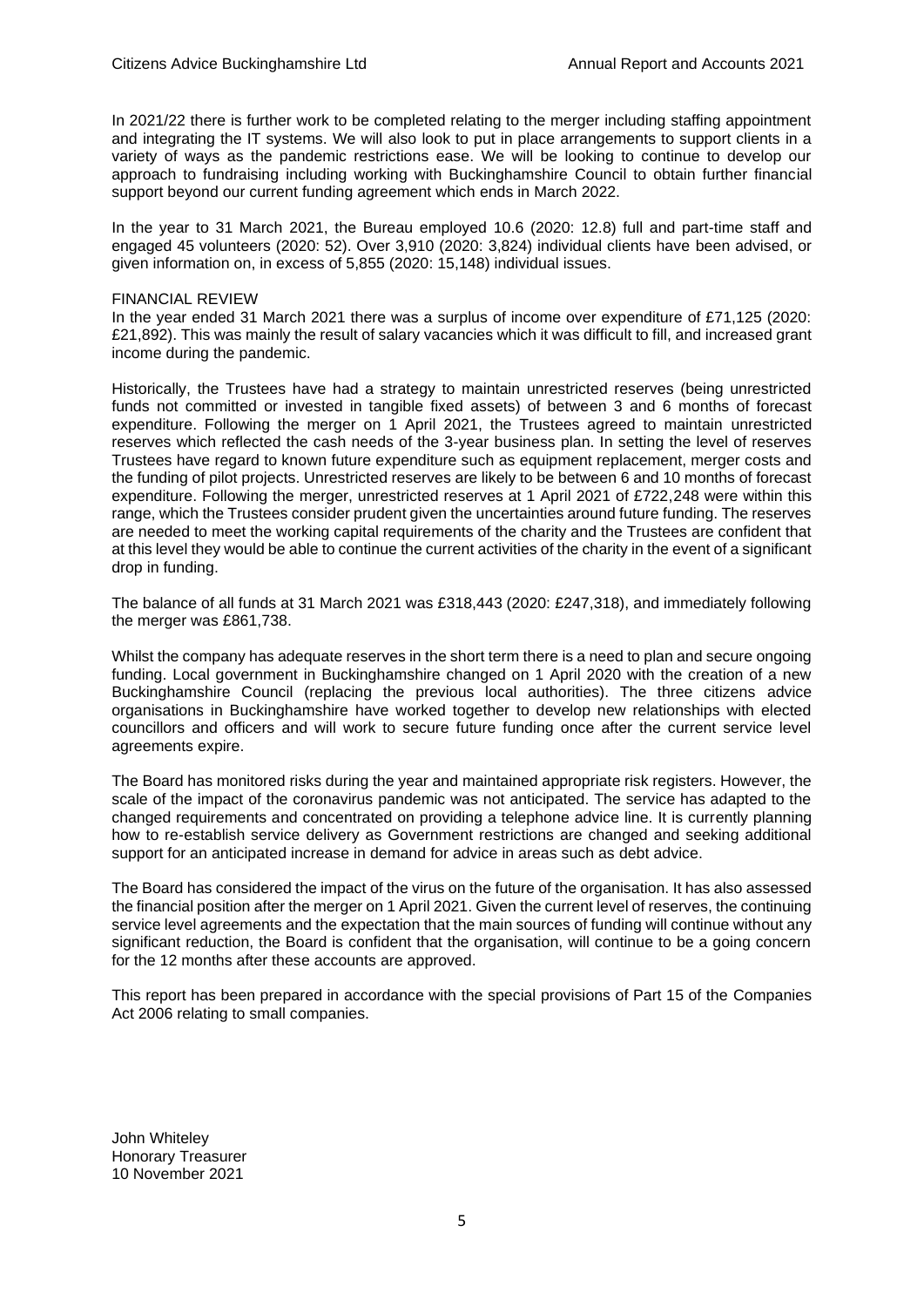# Citizens Advice Buckinghamshire Ltd Statement of Financial Activities for the year ended 31 March 2021

|                                               |                | <b>Unrestricted Restricted</b> |              | <b>TOTAL</b> | 2020    |
|-----------------------------------------------|----------------|--------------------------------|--------------|--------------|---------|
|                                               |                | <b>Funds</b>                   | <b>Funds</b> |              |         |
|                                               | <b>Notes</b>   | £                              | £            | £            | £       |
| <b>INCOME AND EXPENDITURE</b>                 |                |                                |              |              |         |
| <b>Incoming Resources</b>                     |                |                                |              |              |         |
| Incoming resources from generated funds:      |                |                                |              |              |         |
| Grants                                        |                | 158,901                        | 283,898      | 442,799      | 347,976 |
| Donations and fund raising                    |                | 1,591                          | 6,330        | 7,921        | 12,688  |
| Voluntary income total                        | 6              | 160,492                        | 290,228      | 450,720      | 360,664 |
| Investment income                             |                | 1,006                          |              | 1,006        | 1,357   |
| Incoming resources from charitable activities | 6              | 27,386                         |              | 27,386       | 12,116  |
| <b>Total Incoming Resources</b>               |                | 188,884                        | 290,228      | 479,112      | 374,137 |
|                                               |                |                                |              |              |         |
| <b>Resources Expended</b>                     |                |                                |              |              |         |
| Charitable activities                         |                |                                |              |              |         |
| Payroll                                       | 7              | 98,330                         | 135,430      | 233,760      | 244,769 |
| Support costs                                 | $\overline{7}$ | 56,826                         | 115,131      | 171,957      | 105,556 |
| Charitable activities total                   |                | 155,156                        | 250,561      | 405,717      | 350,325 |
| Governance costs                              | 8              | 927                            | 1,343        | 2,270        | 1,920   |
| <b>Total Resources Expended</b>               |                | 156,083                        | 251,904      | 407,987      | 352,245 |
|                                               |                |                                |              |              |         |
| <b>Net Income/Expenditure</b>                 |                | 32,801                         | 38,324       | 71,125       | 21,892  |
|                                               |                |                                |              |              |         |
| <b>Transfers between Funds</b>                |                | (2,571)                        | 2,571        |              |         |
| <b>Net Movements in Funds</b>                 |                | 30,230                         | 40,895       | 71,125       | 21,892  |
|                                               |                |                                |              |              |         |
| Total Funds brought forward                   | 16             | 223,451                        | 23,867       | 247,318      | 225,426 |
|                                               |                |                                |              |              |         |
| <b>Total Funds carried forward</b>            |                | 253,681                        | 64,762       | 318,443      | 247,318 |
|                                               |                |                                |              |              |         |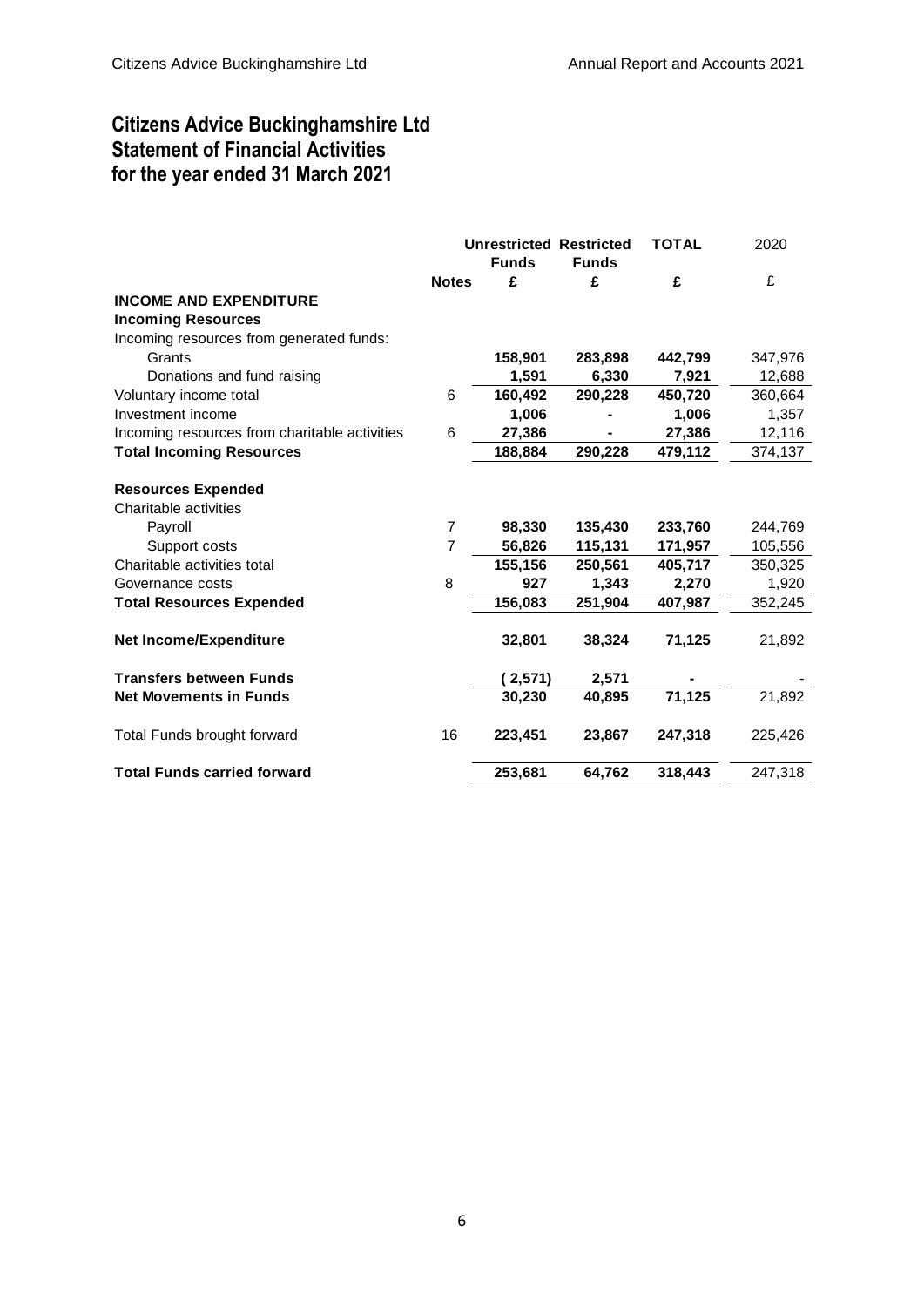# Citizens Advice Buckinghamshire Ltd Company Number 06693405 Balance Sheet at 31 March 2021

|                                                 | <b>Notes</b> | 2021<br>£ | 2021<br>£ | 2020<br>£ | 2020<br>£ |
|-------------------------------------------------|--------------|-----------|-----------|-----------|-----------|
| <b>FIXED ASSETS</b>                             |              |           |           |           |           |
| Tangible assets                                 | 9            |           |           |           |           |
| <b>CURRENT ASSETS</b>                           |              |           |           |           |           |
| <b>Debtors</b>                                  | 10           | 54,230    |           | 20,364    |           |
| Cash at bank and in hand                        |              | 423,117   |           | 308,921   |           |
|                                                 |              | 477,347   |           | 329,285   |           |
| <b>CREDITORS</b>                                |              |           |           |           |           |
| Amounts falling due within one year             | 11           | 158,904   |           | 81,966    |           |
|                                                 |              |           |           |           |           |
| <b>NET CURRENT ASSETS</b>                       |              |           | 318,443   |           | 247,318   |
| TOTAL ASSETS LESS CURRENT LIABILITIES           |              |           | 318,443   |           | 247,318   |
| THE FUNDS OF THE CHARITY<br>Unrestricted funds: | 16           |           |           |           |           |
| - designated                                    |              |           |           |           | 14,000    |
| - general reserve                               |              |           | 253,681   |           | 209,451   |
|                                                 |              |           | 253,681   |           | 223,451   |
| <b>Restricted funds</b>                         | 16           |           | 64,762    |           | 23,867    |
|                                                 |              |           | 318,443   |           | 247,318   |
|                                                 |              |           |           |           |           |

The company is entitled to exemption from audit under Section 477 of the Companies Act 2006 for the year ended 31 March 2021. The members have not required the company to obtain an audit of its financial statements for the year ended 31 March 2021 in accordance with section 476 of the Companies Act 2006.

The directors acknowledge their responsibilities for:

(a) ensuring that the company keeps accounting records which comply with Sections 386 and 387 of the Companies Act 2006 and

(b) preparing financial statements which give a true and fair view of the state of affairs of the company as at the end of each financial year and of its surplus or deficit for each financial year in accordance with the requirements of Sections 394 and 395 and which otherwise comply with the requirements of the Companies Act 2006 relating to financial statements, so far as applicable to the company.

These financial statements have been prepared in accordance with the special provisions of Part 15 of the Companies Act 2006 relating to small companies, and were approved by the Board of Directors on 10 November 2021 and were signed on its behalf by:

John Whiteley Honorary Treasurer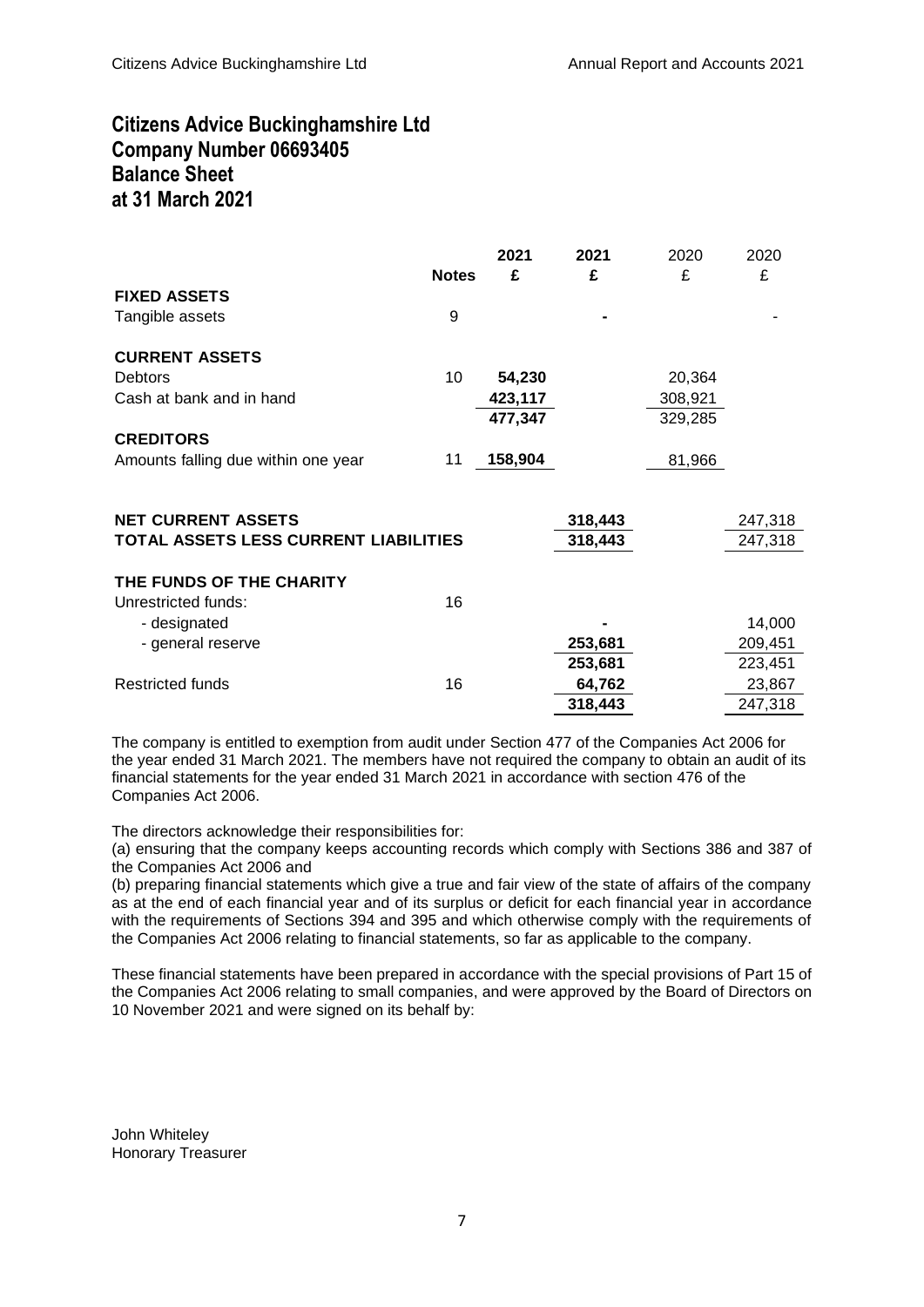# Notes to the Financial Statements

# **1. COMPANY STATUS**

Citizens Advice Buckinghamshire Ltd (formerly Citizens Advice Aylesbury Vale) is a private company, limited by guarantee, registered in England and Wales. The company's registered number and registered office can be found on the company information page. The presentation currency of the financial statements is Pound Sterling (£).

### **2. ACCOUNTING POLICIES**

The principal accounting policies adopted, judgements and key sources of estimation and uncertainty in the preparation of the financial statements are as follows:

#### **Accounting convention**

The charity constitutes a public benefit entity as defined by FRS 102. The financial statements have been prepared in accordance with Accounting and Reporting by Charities: Statement of Recommended Practice applicable to charities preparing their accounts in accordance with: the Financial Reporting Standard applicable in the UK and Republic of Ireland (FRS 102) (issued in October 2019), Charities SORP (FRS 102), the Charities Act 2011, and the Companies Act 2006.

#### **Preparation of the accounts on a going concern basis**

The Board has considered the impact of the virus on the future of the organisation. It has also assessed the financial position after the merger on 1 April 2021. Given the current level of reserves, the continuing service level agreement for 2021/22 and the expectation that the main sources of funding will continued without any significant reduction, the Board is confident that the organisation will continue to be a going concern for the 12 months after these accounts are approved.

#### **Recognition of income and expenditure**

All incoming resources are included in the statement of financial activities when the charity is entitled to, and virtually certain to receive, the income and the amount can be quantified with reasonable accuracy and all performance criteria have been met. Expenditure is recognised on an accrual basis as a liability is incurred. Irrecoverable VAT is charged against the activity for which the expenditure was incurred.

#### **Allocation of Support Costs**

Support costs are those functions which support the charity in carrying out its main activities. Accordingly each funded activity has to bear a proportion of these support costs to reflect the full cost of undertaking the work.

#### **Pension contributions**

The charity operates a defined contribution pension scheme. Contributions payable to the scheme are charged to the Statement of Financial Activities in the period to which they relate.

#### **Tangible fixed assets**

Fixed assets are stated at cost and written down in full in the year of acquisition.

#### **Cash at bank and in hand**

Cash at bank and in hand refers to amounts which are held by the business in the form of notes and coins (e.g. petty cash) or which are held at a bank in the form of on-demand deposits such as current accounts and savings accounts.

#### **Debtors**

Debtors and prepayments are recognised at the settlement amount due or paid.

#### **Creditors**

Creditors and provisions are recognised where the charity has an obligation which will result in the transfer of funds to a third party and the amount can be measured or estimated with reasonable accuracy. Deferred income is income received in advance of the associated work being performed.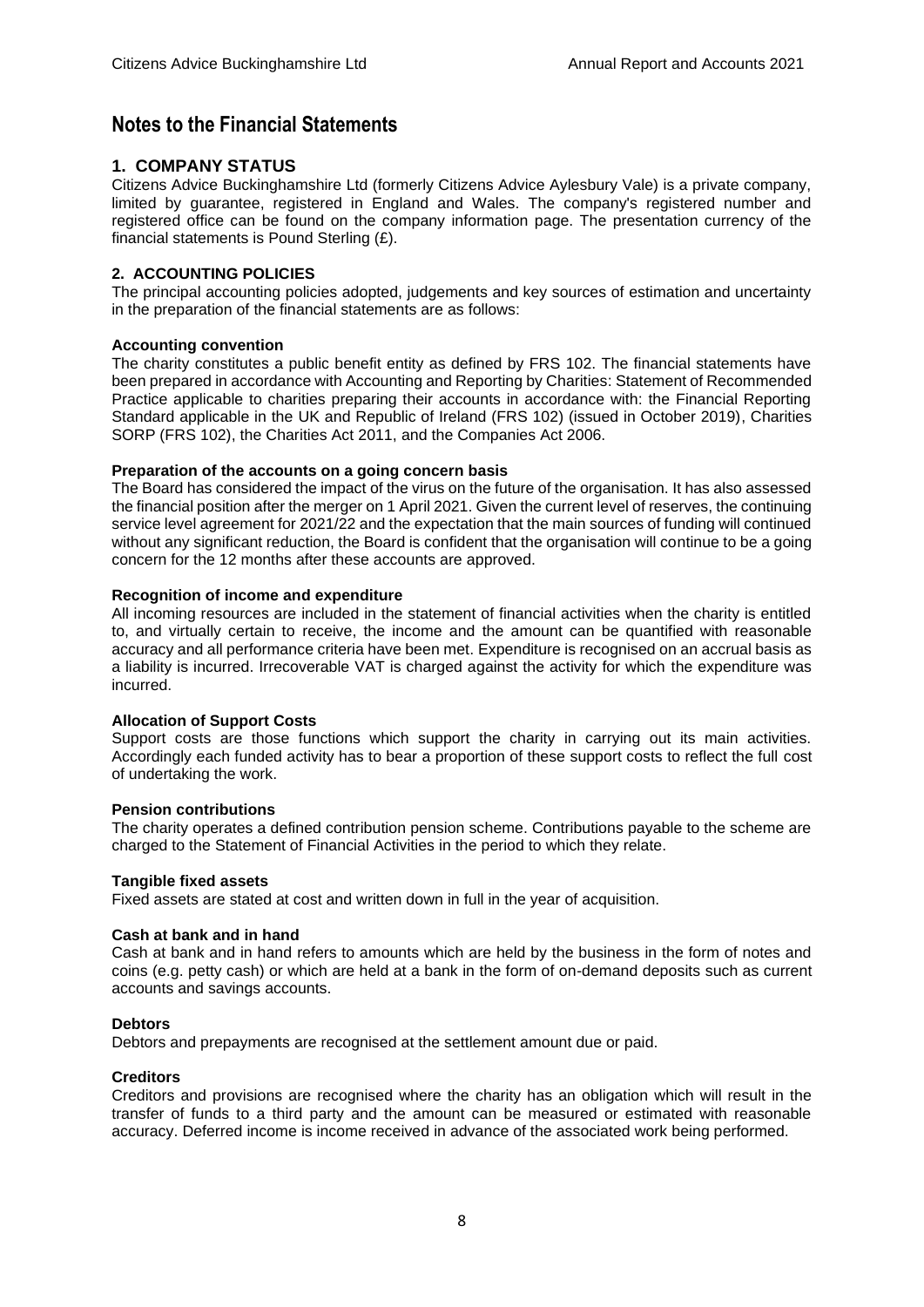#### **2. ACCOUNTING POLICIES (continued)**

#### **Redundancy and termination payments**

Redundancy and termination payments are recognised when formal notice has been given to the employee(s) concerned.

#### **Operating Leases**

Rentals payable under operating leases are charged on a straight line basis over the term of the lease.

#### **Government grants**

Government grants are recognised in the income statement so as to match them with the expenditure towards which they are intended to contribute.

#### **Financial Instruments**

The charity only has financial assets and liabilities of a kind that qualify as basic financial instruments and as such are recognised in accordance with the debtor and creditor notes above.

#### **Restricted Funds**

Funding received for a particular project is kept in a restricted fund and spent on salaries and associated costs relating to that project. In addition support costs are allocated as noted above.

#### **3. FUNDS**

#### **Buckinghamshire Council**

Buckinghamshire Council, as the successor to AVDC, provides the core funding for the advice service under a three year service level agreement. This was renewed in 2018/19 and will now apply from 2019/20 to 2021/22. This continues to be treated as unrestricted this year.

#### **Reaching Communities - Money Matters**

This project to provide advice to clients started in September 2019 and runs for three years. It is a partnership with High Wycombe Citizens Advice and Chiltern Citizens Advice Bureaux.

#### **Universal Credit**

CAAV received funding to help clients access benefits.

#### **Buckingham Area Community Advice Bureau**

BACAB generously provided continuing support for the charity's Home Visiting scheme.

#### **Support of local councils**

A number of local councils (town and parish) have also provided funds which in turn has enabled outreach services to be established in various locations.

#### **Virus Crisis**

Income for Buckinghamshire Council's Crisis Fund was directed to helping with the extra demand as a result of the pandemic.

#### **Helping More People Together**

Funding from the national Citizens Advice organisation to help with telephone, chat and email services to increase our capacity to help clients.

#### **Covid-19 Remote Working Equipment**

Funding from the national Citizens Advice organisation to facilitate home/remote working.

#### **Emergency Support**

The company received a donation of £2,000 in 2019/20 to fund emergency support if a particular need arises.

#### **Unrestricted Funds**

Other material grants and funds received are unrestricted as to purpose and have been used to provide the Core Services as well as to help build reserve levels.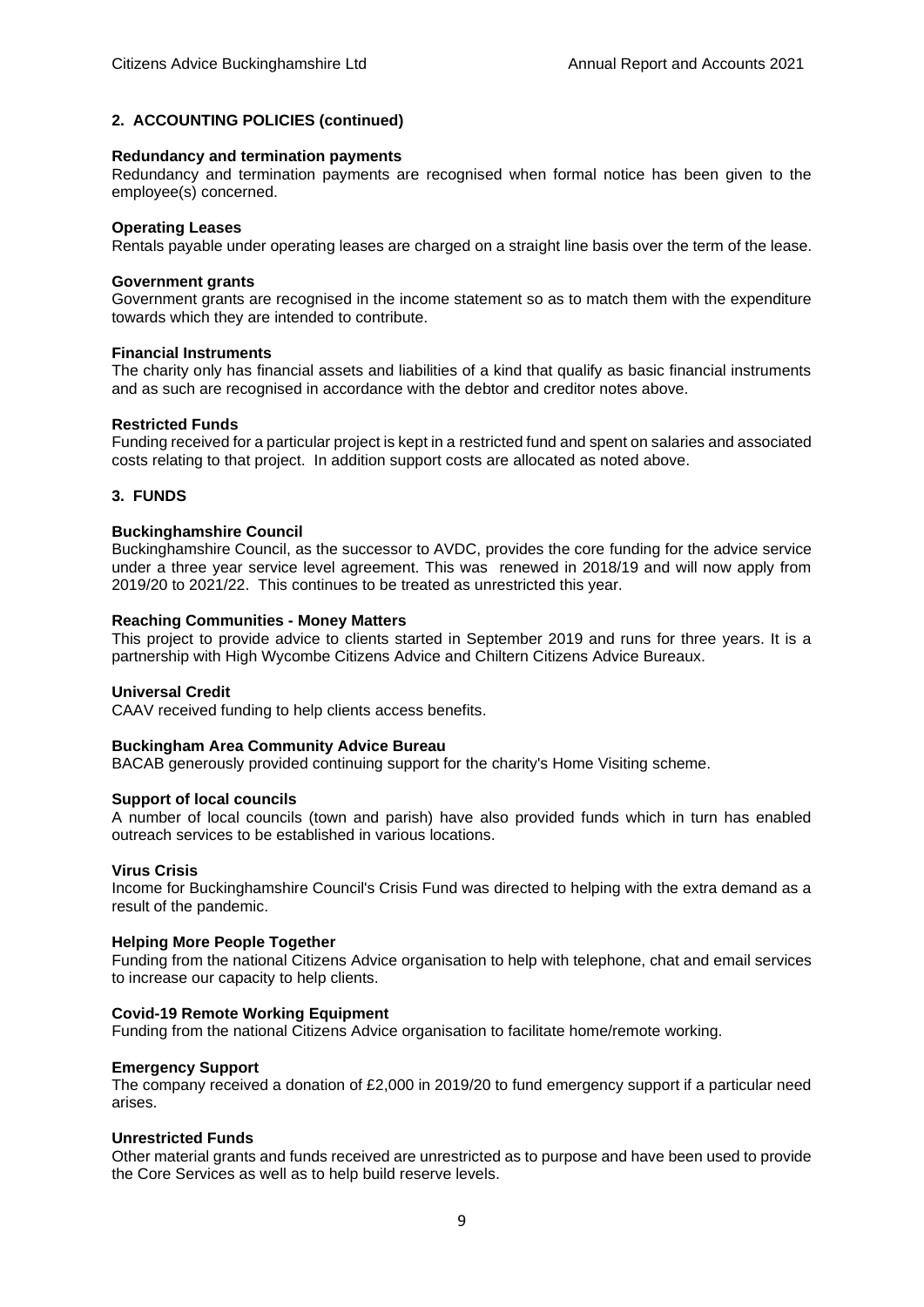# **4. OPERATING SURPLUS**

|                                                         | 2021   | 2020   |
|---------------------------------------------------------|--------|--------|
|                                                         | £      | £      |
| The net incoming resources is stated after charging:    |        |        |
| Depreciation - owned assets                             | 2.364  | 1.509  |
| Accountants - independent examination                   | 2.270  | 1,920  |
| Accountants - payroll services                          | 960    | 960    |
| Operating lease rentals                                 | 28.535 | 21,615 |
| Directors'/trustees' emoluments and other benefits etc. |        |        |

No travelling expenses were paid to trustees during the year (2020: £nil). No trustee received any emoluments, benefits or expenses during the year (2020: £nil).

# **5. TAXATION**

The company is a registered charity and is exempt from corporation tax.

# **6. INCOME**

|                                                       | 2021    | 2020    |
|-------------------------------------------------------|---------|---------|
|                                                       | £       | £       |
| <b>Grants and donations</b>                           |         |         |
| Unrestricted                                          |         |         |
| Aylesbury Vale District Council - Core Advice Service | 142,500 | 142,540 |
| Other including fund raising activities               | 16,401  | 11,977  |
|                                                       | 158,901 | 154,517 |
|                                                       |         |         |
| Donations and fund raising                            | 1,591   | 7,457   |
| Restricted                                            |         |         |
| <b>Winslow Town Council</b>                           | 2,270   | 2,270   |
| William Harding                                       |         | 12,500  |
| National Energy Foundation                            |         | 3,300   |
| Thomas Hickman Charity                                | 12,500  |         |
| Buckingham University - outreach                      | 750     | 4,500   |
| Specific private donations                            | 6,330   | 1,000   |
| <b>Reaching Communities Project</b>                   | 125,382 | 81,900  |
| Home visiting                                         | 18,750  | 27,231  |
| Local Area Forum GP surgeries advice                  |         | 8,514   |
| Emergency accommodation                               |         | 2,000   |
| <b>Universal Support</b>                              | 55,691  | 55,475  |
| <b>Virus Crisis</b>                                   | 4,000   |         |
| Covid-19 Response                                     | 2,700   |         |
| Helping More People Together                          | 10,000  |         |
| Rothschild                                            | 16,667  |         |
| National Lottery advice line                          | 28,521  |         |
| The Clare Foundation                                  | 6,667   |         |
|                                                       | 290,228 | 198,690 |
| Total voluntary income                                | 450,720 | 360,664 |
|                                                       |         |         |
| <b>Charitable Activities (unrestricted)</b>           |         |         |
| Sublet of office space on 5 year lease                | 9,096   | 10,000  |
| Income from room hire                                 |         | 2,116   |
| Other income                                          | 18,290  |         |
|                                                       | 27,386  | 12,116  |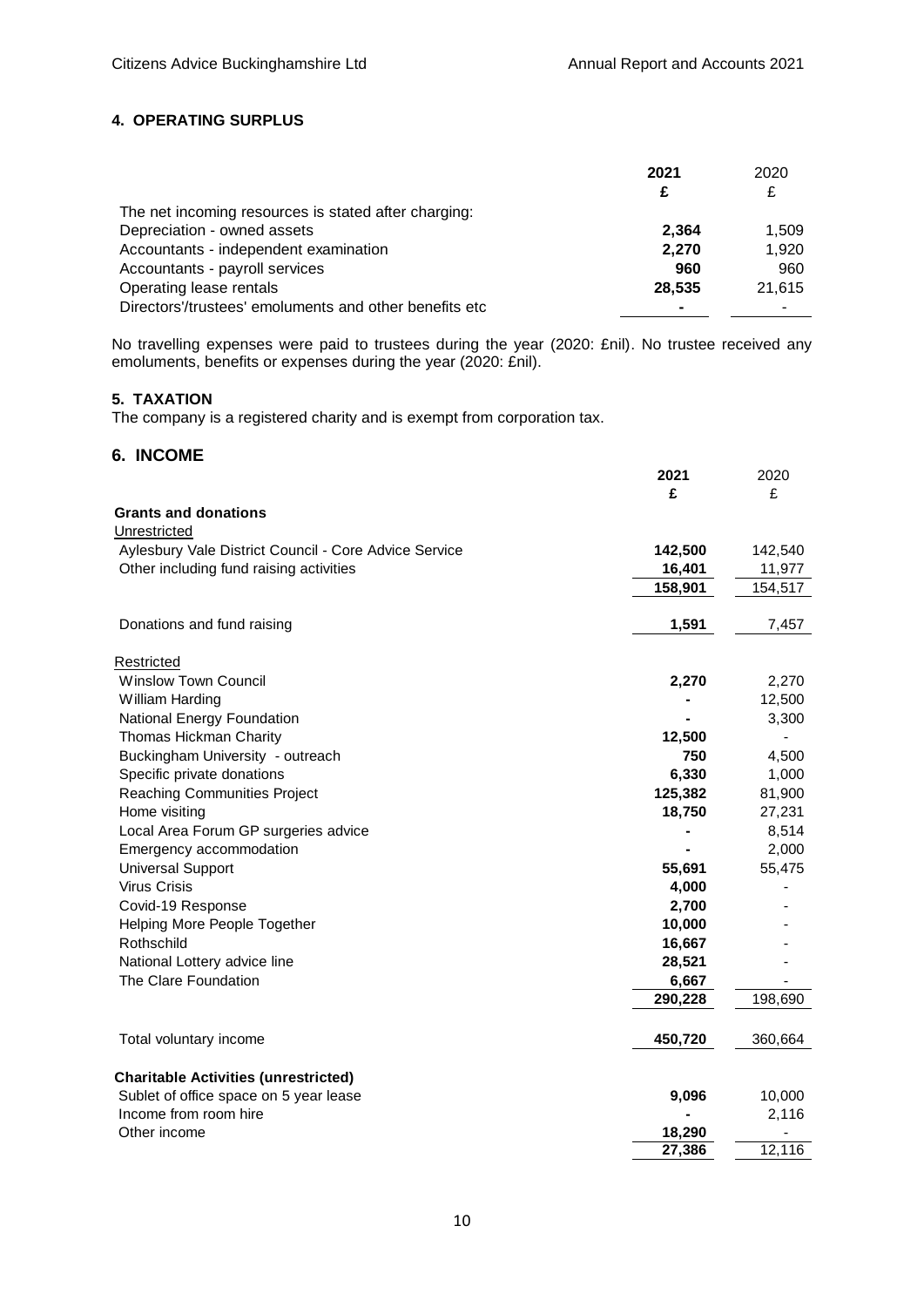# **7. CHARITABLE ACTIVITIES**

|                       | 2021    | 2020    |
|-----------------------|---------|---------|
| (A) STAFF COSTS       | £       |         |
| <b>Salaries</b>       | 211,658 | 221.649 |
| Social security costs | 11.126  | 12.490  |
| Other pension costs   | 10.976  | 10,630  |
|                       | 233,760 | 244.769 |

The average monthly number of employees during the period was 10.6 (2020: 12.8). No employee was paid in excess of £60,000 during the year (2020: none). Key management personnel received a total employment benefits of £45,257 (2020: £43,758). There were no redundancy payments during 2021 (2020: £1,333, which was fully charged to the Statement of Financial Activities for the year).

|                                           | 2021    | 2020    |
|-------------------------------------------|---------|---------|
| (B) SUPPORT COSTS                         | £       | £       |
| Rent, rates and water                     | 26,240  | 20,208  |
| Insurance, heat, light and storage        | 6,967   | 7,290   |
| Cleaning, repairs and maintenance         | 7,539   | 9,705   |
| Recruitment, travel and training          | 25,775  | 13,938  |
| Telephone and information                 | 10,764  | 11,490  |
| Stationery, equipment and office expenses | 6,972   | 9,925   |
| Legal and professional fees               | 960     | 960     |
| Bank charges                              | 71      | 60      |
| Web based services                        |         |         |
| Sundry expenses                           | 140     | 7,371   |
| Partnership payments                      | 37,045  | 23,100  |
| Merger collaboration costs                | 47,119  |         |
| Depreciation                              | 2,364   | 1,509   |
|                                           | 171,957 | 105,556 |
| <b>8. GOVERNANCE COSTS</b>                |         |         |
|                                           | 2021    | 2020    |
|                                           | £       | £       |
| Independent examination                   | 2,270   | 1,920   |
| <b>Trustee Expenses</b>                   |         |         |
| Other                                     |         |         |
|                                           | 2,270   | 1,920   |
|                                           |         |         |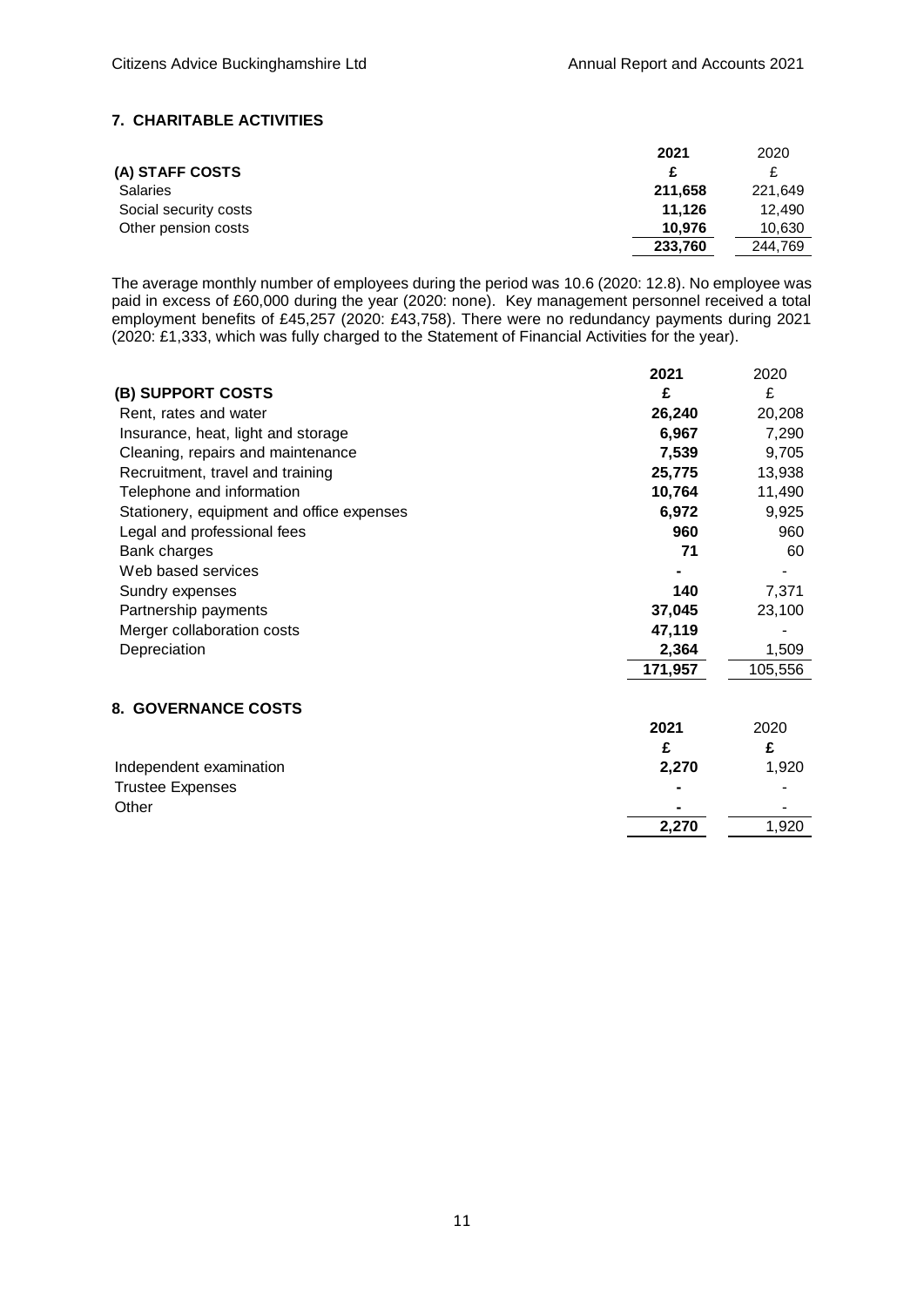# **9. TANGIBLE FIXED ASSETS**

|                                                    | <b>Office</b><br>equipment | Computer<br>equipment | <b>Totals</b> |
|----------------------------------------------------|----------------------------|-----------------------|---------------|
|                                                    | £                          | £                     | £             |
| <b>COST</b>                                        |                            |                       |               |
| At 1 April 2020                                    | 16,576                     | 14,784                | 31,360        |
| <b>Additions</b>                                   |                            | 2,364                 | 2,364         |
| Written Off                                        | (9, 134)                   |                       | (9, 134)      |
| At 31 March 2021                                   | 7,442                      | 17,148                | 24,590        |
| <b>DEPRECIATION</b>                                |                            |                       |               |
| At 1 April 2020                                    | 16,576                     | 14,784                | 31,360        |
| Charge for year                                    |                            | 2,364                 | 2,364         |
| Written Off                                        | (9, 134)                   |                       | (9, 134)      |
| At 31 March 2021                                   | 7,442                      | 17,148                | 24,590        |
|                                                    |                            |                       |               |
| <b>NET BOOK VALUE</b><br>At 31 March 2021          |                            |                       |               |
|                                                    |                            |                       |               |
| At 31 March 2020                                   |                            |                       |               |
| 10. DEBTORS                                        |                            |                       |               |
|                                                    |                            | 2021                  | 2020          |
|                                                    |                            | £                     | £             |
| Prepayments and accrued income                     |                            | 54,230                | 20,364        |
| 11. CREDITORS: AMOUNTS FALLING DUE WITHIN ONE YEAR |                            |                       |               |
|                                                    |                            | 2021                  | 2020          |
|                                                    |                            | £                     | £             |
| Deferred income                                    |                            | 109,506               | 58,500        |
| Taxation and social security                       |                            | 4,814                 | 4,094         |
| Pension contributions                              |                            | 1,544                 | 1,109         |
| Staff pay                                          |                            | 552                   |               |
| Staff holiday pay                                  |                            | 8,725                 | 4,014         |
| Other creditors and accruals                       |                            | 33,763                | 14,249        |
|                                                    |                            | 158,904               | 81,966        |
|                                                    |                            |                       |               |
| 12. DEFERRED INCOME                                |                            | 2021                  | 2020          |
|                                                    |                            | £                     | £             |
| Balance at 1 April 2020                            |                            | 58,500                |               |
| Additions during the year                          |                            | 109,506               | 58,500        |
| Amounts released to income                         |                            | (58,500)              |               |
| Balance at 31 March 2021                           |                            | 109,506               | 58,500        |
|                                                    |                            |                       |               |

Income was deferred in respect of funding received where the work on the underlying activities was not completed in the financial year and the income was potentially returnable.

# **13. PENSION COSTS**

Employees of the charity are entitled to join a defined contribution money purchase scheme. The charity's contribution is restricted to the contributions disclosed in note 6 as "Other pension costs". The outstanding contributions at the year end are disclosed in note 10.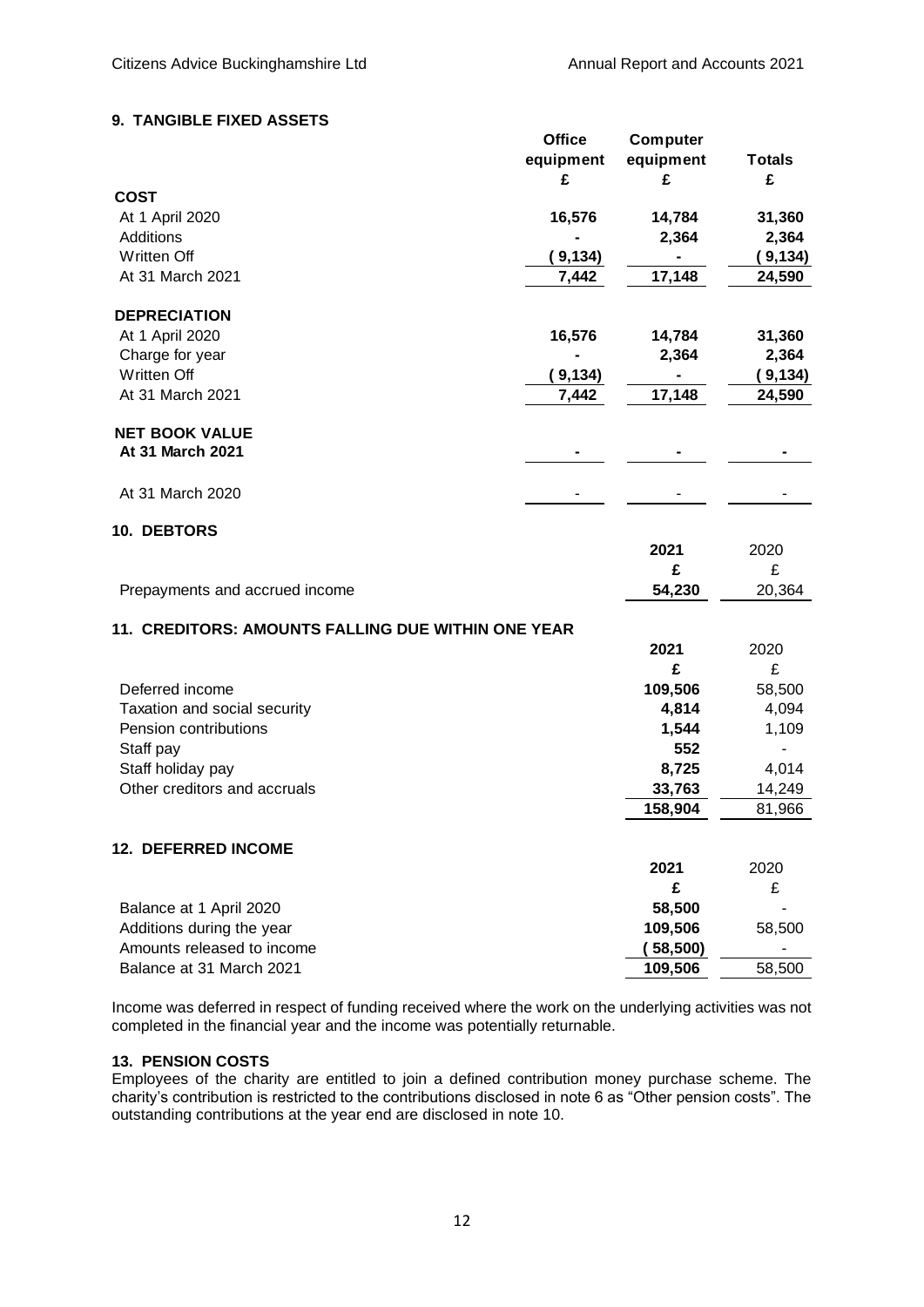### **14. OPERATING LEASES**

Annual minimum lease payments under operating leases fall due as follows:

|                           | 2021           | 2020   |
|---------------------------|----------------|--------|
|                           |                |        |
| Within one year           | 22.785         | 22.785 |
| Within one and five years | 7.279          | 10.514 |
| In more than five years   | $\blacksquare$ | -      |

These relate to the lease of the company's offices in Aylesbury and Buckingham. In Aylesbury, there is a lease expiring on 18 May 2036 currently costing £11,500 pa. The rent payable is reviewed every 5 years, with the next review due on 18 May 2021. The lease is subject to a 6 month break clause which the company can exercise at any time. In Buckingham, the rent is £13,800 pa and could be terminated within 12 months.

In addition, there is a six year operating lease from 1 July 2018 payable at £809 per quarter.

### **15. RELATED PARTY TRANSACTIONS**

During the year the charity received donations without conditions of £18,750 (2020: £25,300) from other related parties and a total of £5,000 (2020: £nil) from Trustees. £9,145 (2020: £nil) was received from each of Chiltern Citizens Advice and High Wycombe & District CAB to reimburse salary costs for premerger work carried out. During the year two joint funding applications were made by High Wycombe & District CAB on behalf of Citizens Advice Buckinghamshire and a third bureau. These were successful and total income of £35,188 and expenses of £17,322 were allocated to Citizens Advice Buckinghamshire and included within the accounts. There were no other related party transactions to disclose.

## **16. MOVEMENT OF FUNDS**

|                                   | <b>Balance</b> | <b>Income</b> | <b>Expenditure</b> | General  | <b>Balance</b> |
|-----------------------------------|----------------|---------------|--------------------|----------|----------------|
|                                   | b/fwd          |               |                    | subsidy  | c/fwd          |
| <b>Restricted funds</b>           | £              | £             | £                  | £        | £              |
| <b>Reaching Communities</b>       | 8,802          | 125,382       | (106, 487)         |          | 27,697         |
| Home visiting                     | 1,221          | 25,080        | (22,006)           |          | 4,295          |
| <b>Winslow Town Council</b>       | 1,034          | 2,270         | (1,997)            |          | 1,307          |
| <b>Universal Support</b>          | 6,220          | 55,691        | (56, 779)          |          | 5,132          |
| <b>Buckingham University</b>      |                | 750           | (1, 136)           | 386      |                |
| William Harding                   | 4,390          |               |                    |          | 4,390          |
| <b>Emergency Accommodation</b>    | 2,000          |               |                    |          | 2,000          |
| Thomas Hckman                     |                | 12,500        | (11,085)           |          | 1,415          |
| <b>Virus Crisis</b>               |                | 4,000         | (4,075)            | 75       |                |
| Covid-19 Response                 |                | 2,700         | (2,240)            |          | 460            |
| Helping More People Together      |                | 10,000        | (12, 110)          | 2,110    |                |
| Rothschild                        |                | 16,667        | 16,667)            |          |                |
| National Lottery advice line      |                | 28,521        | (10,655)           |          | 17,866         |
| The Clare Foundation              |                | 6,667         | (6,667)            |          |                |
| Specific private donations        | 200            |               |                    |          | 200            |
|                                   | 23,867         | 290,228       | 251,904)           | 2,571    | 64,762         |
| <b>Unrestricted funds</b>         |                |               |                    |          |                |
| - Designated                      | 14,000         |               |                    | (14,000) |                |
| - General                         |                |               |                    |          |                |
| <b>General Reserves</b>           | 209,451        | 46,384        | (15,388)           | 13,234   | 253,681        |
| <b>AVDC - Core Advice Service</b> |                | 142,500       | 140,695)           | (1,805)  |                |
|                                   | 223,451        | 188,884       | 156,083)           | 2,571)   | 253,681        |
|                                   |                |               |                    |          |                |
|                                   | 247,318        | 479,112       | 407,987)           |          | 318,443        |

The core service was funded by the Buckinghamshire Council service level agreement. The income also contributed to specific services and balances by £1,805 in 2021 (2020: £10,899). There were subsidies from General Reserves for a number of other projects.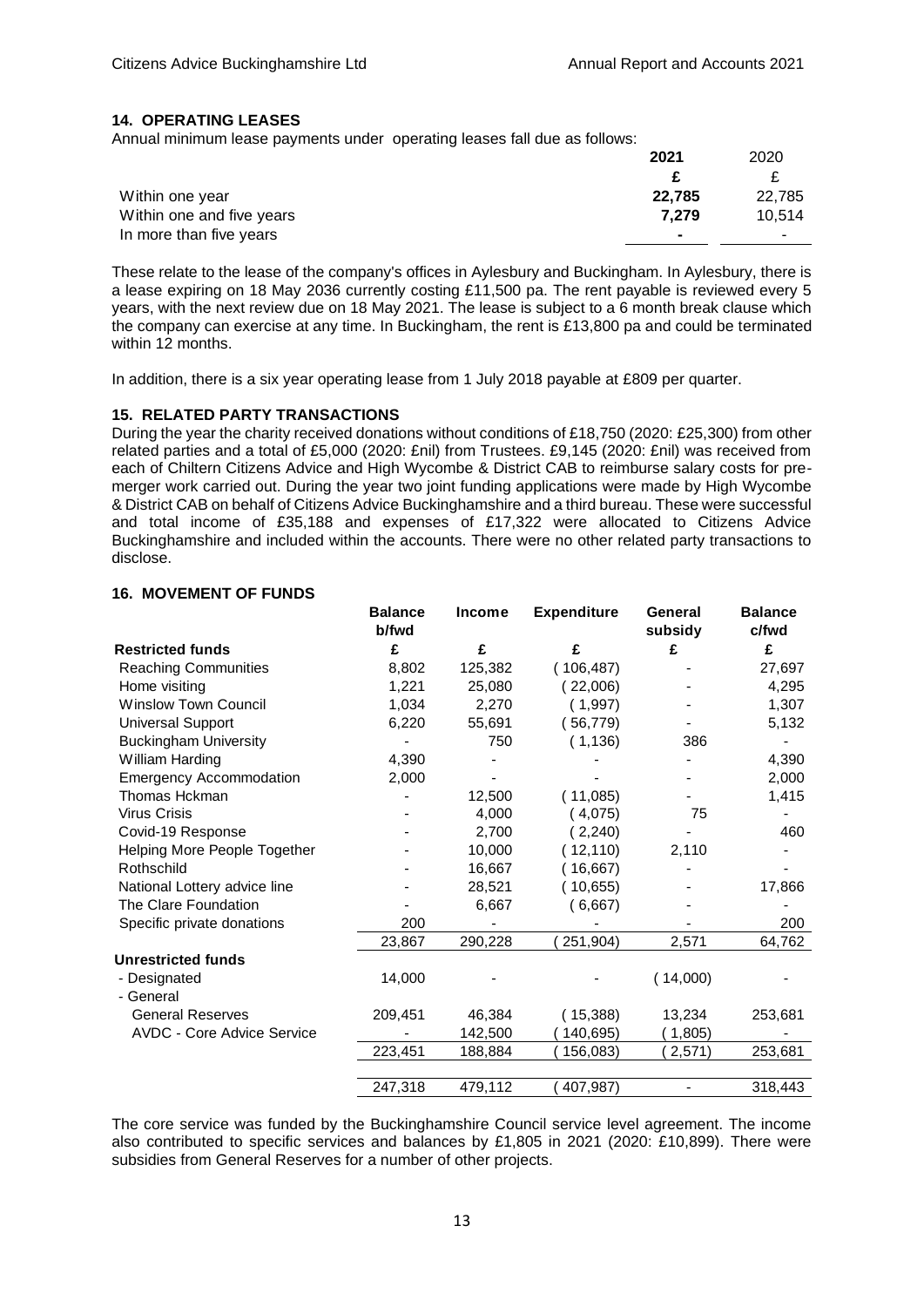### **16. MOVEMENT OF FUNDS (continued)**

A government grant of £3,055 was received during the year relating to an employee engaged in Home Visiting (2020: £nil).

The Trustees had previously agreed to hold £14,000 in a designated reserve in case there was an extra rent payment due in respect of offices in Buckingham. This is no longer required and the funds have been transferred to the General Reserve.

# **17. ANALYSIS OF FUNDS**

|                         | <b>Bank and</b><br>cash<br>£ | Net debtors<br>/(creditors) | Inter-fund<br>balances<br>£ | Total<br>£ |
|-------------------------|------------------------------|-----------------------------|-----------------------------|------------|
| <b>Restricted funds</b> | 158,239                      | (93,477)                    | ٠                           | 64,762     |
| Unrestricted funds      |                              |                             |                             |            |
| - designated            | $\overline{\phantom{0}}$     |                             |                             |            |
| - general reserves      | 264,878                      | (11, 197)                   | ۰                           | 253,681    |
| At 31 March 2021        | 423,117                      | 104,674)                    |                             | 318,443    |
| At 31 March 2020        | 308.921                      | 61,603)                     | $\blacksquare$              | 247.318    |

### **18. EVENT AFTER THE BALANCE SHEET DATE**

Changes in the structure of local government in Buckinghamshire led to the creation of a unitary Buckinghamshire Council on 1 April 2020. In conjunction with the two other main Citizens Advice Bureaux in Buckinghamshire (Chiltern and High Wycombe), the Board concluded that a single, countywide service aligned to the new Council's boundaries, would be the most effective way to meet the needs of clients. Acquisition of the net assets and reserves of the other two bureaux to form a merged organisation for Buckinghamshire took effect on 1 April 2021. Citizens Advice Aylesbury Vale changed its name to Citizens Advice Buckinghamshire Ltd and altered its articles to extend its remit to cover the whole of Buckinghamshire excluding Milton Keynes.

## **19. PRO FORMA DETAILS OF MERGED ORGANISATION**

The merger of the three Citizens Advice Bureaux on 1 April 2021 happened after the balance sheet date but before the accounts were agreed by the board. To give an indication of the size of the merged organisation, the tables below, which are provided for information, show the combined Statement of Financial Activities of the merged organisation had the merger been in effect for the year ended 31 March 2021, and the related financial position at 31 March 2021.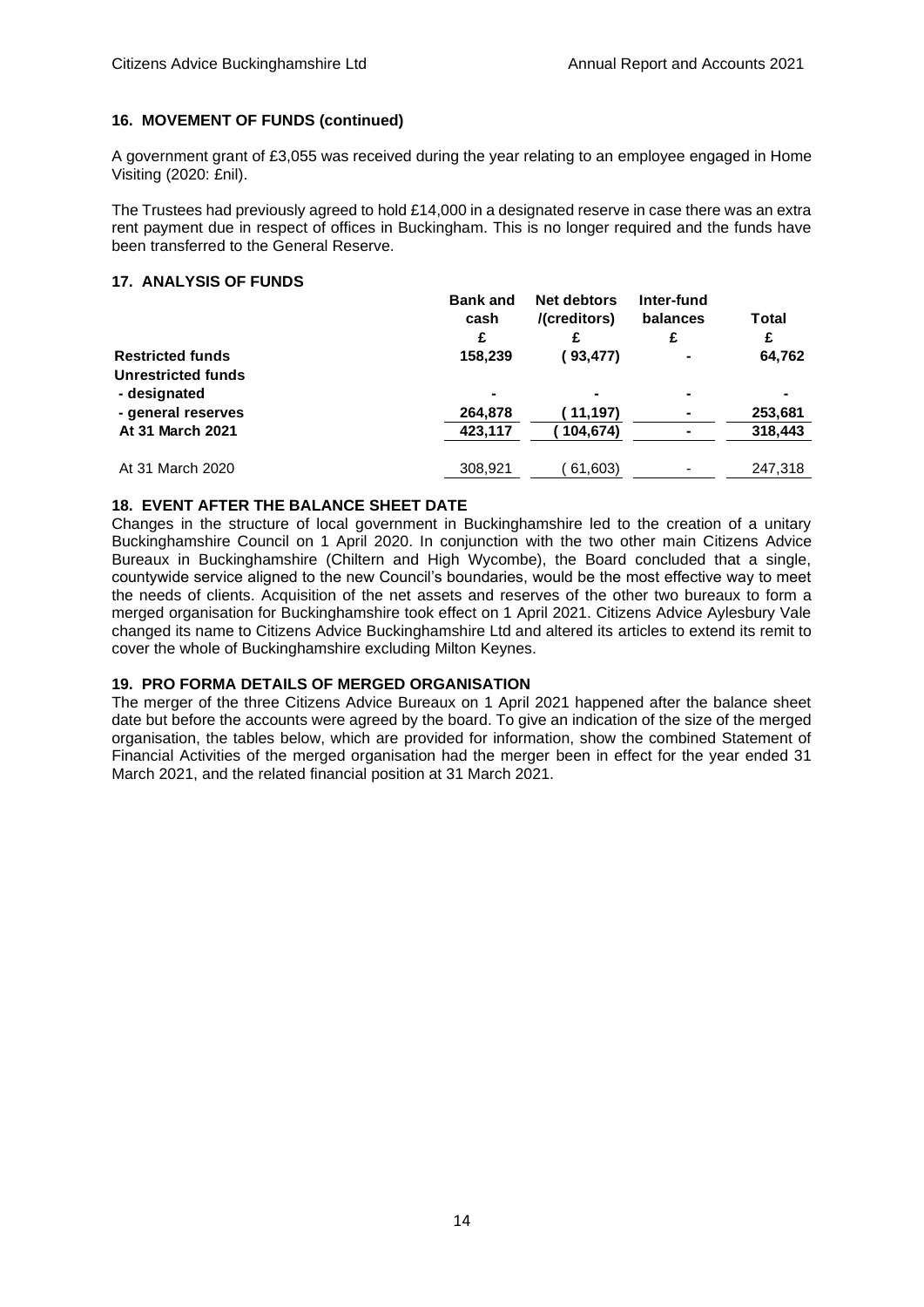#### **19. PRO FORMA DETAILS OF MERGED ORGANISATION (continued)**

### **PRO FORMA STATEMENT OF FINANCIAL ACTIVITIES OF MERGED ORGANISATION For the year ended 31 March 2021 Unrestricted Restricted TOTAL Funds Funds £ £ £ INCOME AND EXPENDITURE Incoming Resources** Incoming resources from generated funds: Grants 365,847 504,245 870,092 Donations and fund raising 10,283 6,330 16,613 Voluntary income total 376,130 510,575 886,705 Investment income 5,888 - 5,888 Incoming resources from charitable activities 204,766 374,645 579,411 **Total Incoming Resources** 686,784 885,220 1,472,004 **Resources Expended** Charitable activities 487,541 824,277 1,311,818 Governance costs 62,153 and 52,153 and 52,153 and 52,153 and 52,153 and 52,153 and 52,153 and 52,153 and 52,153 and 52,153 and 52,153 and 52,153 and 52,153 and 52,153 and 52,153 and 52,153 and 52,153 and 52,153 and 52,153 Raising funds 29,092 - 29,092 **Total Resources Expended** 566,511 826,552 1,393,063 **Net Income/Expenditure** 20,273 58,668 78,941 **Transfers between Funds** (11,415) 11,415 **Net Movements in Funds** 8,858 70,083 78,941 Total Funds brought forward 749,122 33,675 782,797

**Total Funds carried forward** 757,980 103,758 861,738

# **PRO FORMA BALANCE SHEET OF MERGED ORGANISATION**

|  | At 31 March 2021 |  |
|--|------------------|--|
|--|------------------|--|

|                                       | 2021      | 2021    |
|---------------------------------------|-----------|---------|
|                                       | £         | £       |
| <b>FIXED ASSETS</b>                   |           |         |
| Tangible assets                       |           |         |
| <b>CURRENT ASSETS</b>                 |           |         |
| <b>Debtors</b>                        | 43,952    |         |
| Short term deposits                   | 341,044   |         |
| Cash at bank and in hand              | 684,171   |         |
|                                       | 1,069,167 |         |
| <b>CREDITORS</b>                      |           |         |
| Amounts falling due within one year   | 184,701   |         |
| Receipts in advance                   | 22,728    |         |
|                                       | 207,429   |         |
| <b>NET CURRENT ASSETS</b>             |           | 861,738 |
| TOTAL ASSETS LESS CURRENT LIABILITIES |           | 861,738 |
|                                       |           |         |
| THE FUNDS OF THE CHARITY              |           |         |
| Unrestricted funds:                   |           |         |
| - designated                          |           | 503,340 |
| - general reserve                     |           | 254,640 |
| Total unrestricted reserves           |           | 757,980 |
| <b>Restricted funds</b>               |           | 103,758 |
|                                       |           | 861,738 |